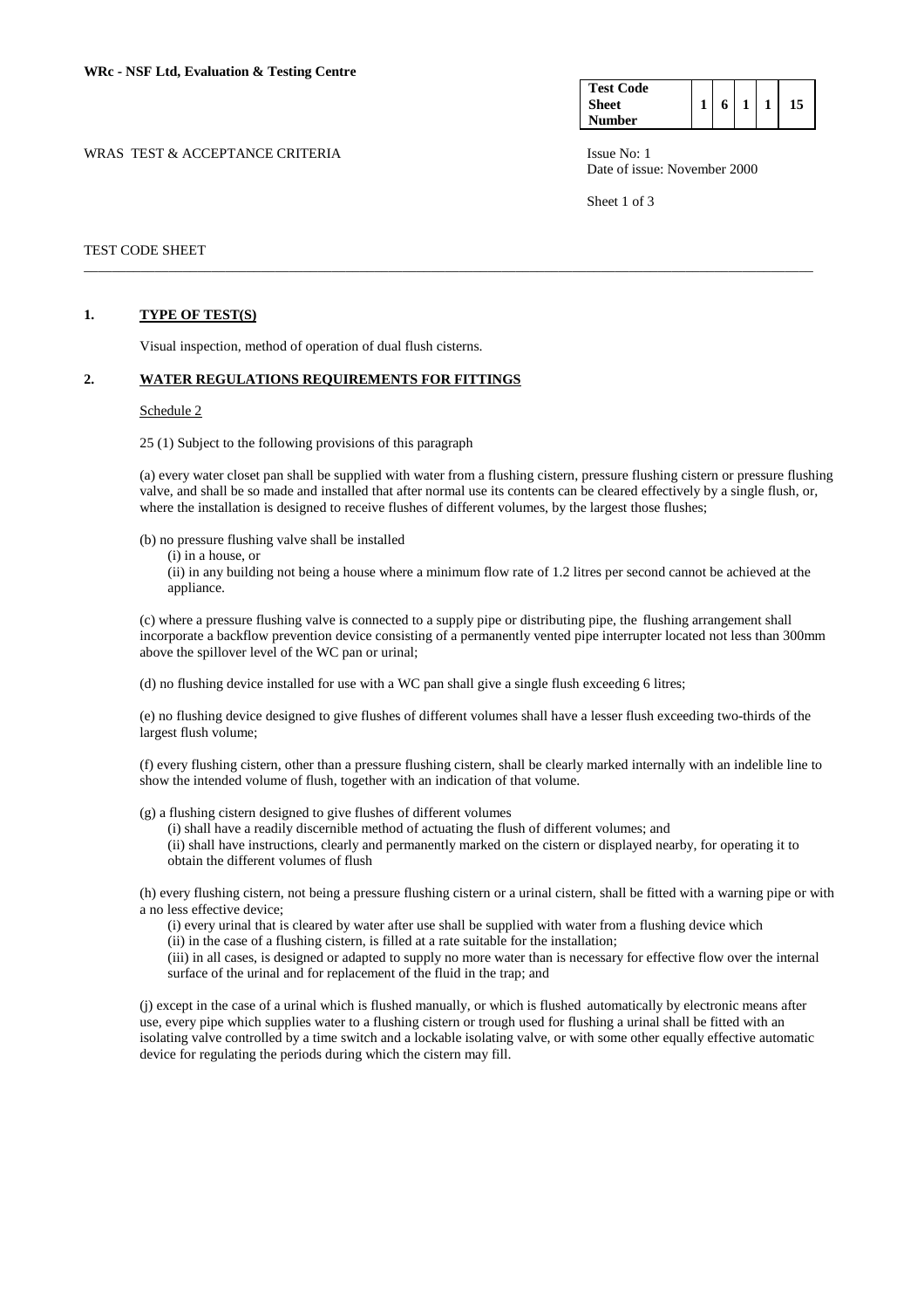| <b>Test Code</b> |  |  |    |
|------------------|--|--|----|
| Sheet            |  |  | 15 |
| <b>Number</b>    |  |  |    |

 Issue No: 1 Date of issue: November 2000

Sheet 2 of 3

(2) Every water closet, and every flushing device designed for use with a water closet, shall comply with a specification approved by the regulator for the purposes of this schedule.

\_\_\_\_\_\_\_\_\_\_\_\_\_\_\_\_\_\_\_\_\_\_\_\_\_\_\_\_\_\_\_\_\_\_\_\_\_\_\_\_\_\_\_\_\_\_\_\_\_\_\_\_\_\_\_\_\_\_\_\_\_\_\_\_\_\_\_\_\_\_\_\_\_\_\_\_\_\_\_\_\_\_\_\_\_\_\_\_\_\_\_\_\_\_\_\_\_\_\_\_\_\_\_\_

(3) The requirements of the sub-paragraphs (1) and (2) do not apply where faeces or urine are disposed of through an appliance that does not solely use fluid to remove the contents.

(4) The requirement in sub-paragraph (1)(i) shall be deemed to satisfied

(a) in the case of an automatically appeared flushing cistern servicing urinals which is filled with water at a rate not exceeding

(i) 10 litres per hour for a cistern serving a single urinal;

 (ii) 7.5 litres per hour per urinal bowl or stall, or as the case may be, for each 700mm width of urinal slab, for a cistern serving two or more urinals;

(b) in the case of a manually or automatically operated pressure flushing valve used for a flushing urinals which delivers not more than 1.5 litres per bowl or position each time the device is operated.

(5) Until 1 January 2001 paragraphs (1) (a) and (d) shall have effect as if they provided as follows

(a) every water closet pan shall be supplied with water from a flushing cistern or trough of the valveless type which incorporates siphonic apparatus;

(b) no flushing device installed for use with a WC pan shall give a single flush exceeding 7.5 litres.

(6) Notwithstanding sub-paragraph 1(d), a flushing cistern installed before 1st July 1999 may be replaced by a cistern which delivers a similar volume and which may be either single flush or dual flush; but a single flush cistern may not be so replaced by a double flush cistern.

(7) In this paragraph

'PRESSURE FLUSHING CISTERN' means a WC Flushing device that utilises the pressure of water within the cistern supply pipe to compress air and increase the pressure of water available for flushing a WC pan.

'PRESSURE FLUSHING VALVE' means a self closing valve supplied with water directly from a supply pipe or a distributing pipe which when activated will discharge a pre determined flush volume.

'TRAP' means a pipe fitting or part of a sanitary appliance, that retains liquid to prevent the passage of foul air; and

'WARNING PIPE' means an overflow pipe whose outlet is located in a position where the discharge of water can be readily seen.